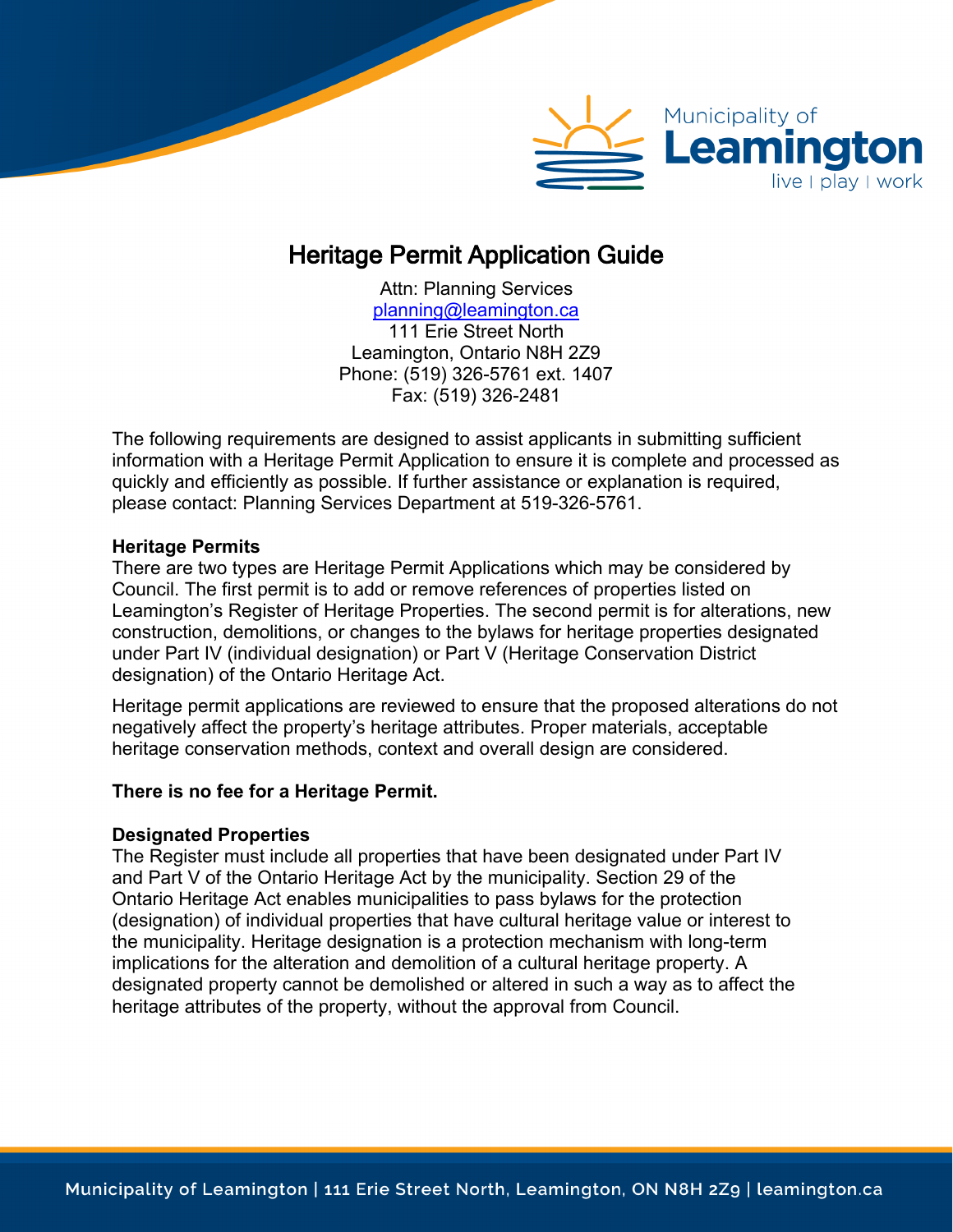# **Types of Heritage Permits - Designated**

A heritage permit is required for:

- 1. Alteration or addition to a property designated under the Ontario Heritage Act
	- According to the Ontario Heritage Act (Section 33, Subsection 1):
		- "alter" means to change in any manner and includes to restore, renovate, repair or disturb and "alteration" has a corresponding meaning
		- (1) No owner of property designated under section 29 shall alter the property or permit the alteration of the property if the alteration is likely to affect the property's heritage attributes, as set out in the description of the property's heritage attributes that was required to be served and registered under subsection 29 (6) or (14), as the case may be, unless the owner applies to the council of the municipality in which the property is situate and receives consent in writing to the alteration. 2002, c. 18, Sched. F, s. 2 (16); 2005, c. 6, s. 21 (1).
- 2. Demolition or removal of a property designated under the Ontario Heritage Act

According to the Ontario Heritage Act (Section 34, Subsection 1):

- (1) No owner of property designated under section 29 shall demolish or remove a building or structure on the property or permit the demolition or removal of a building or structure on the property unless the owner applies to the council of the municipality in which the property is situate and receives consent in writing to the demolition or removal. 2002, c. 18, Sched. F, s. 2 (18); 2005, c. 6, s. 22 (1).
- 3. New construction
	- Includes new additions, introducing new exterior architectural detailing and finishes, along with new garages, fences, barns, outbuildings, porches, verandahs, steps and decks that may affect the overall heritage value of the structure.
- 4. Repeal of a heritage designation by-law

According to the Ontario Heritage Act (Section 32, Subsection 1):

- An owner of property designated under this Part may apply to the council of the municipality in which the property is situate to repeal the by-law or part thereof designating the property. R.S.O. 1990, c. O.18, s. 32 (1).
- 5. Amendment of a heritage designation by-law

According to the Ontario Heritage Act (Section 30.1, Subsection 1):

• The council of a municipality may, by by-law, amend a by-law designating property made under section 29 and section 29 applies with necessary modifications to an amending by-law as though it were a by-law to designate property under that section. 2005, c. 6, s. 19.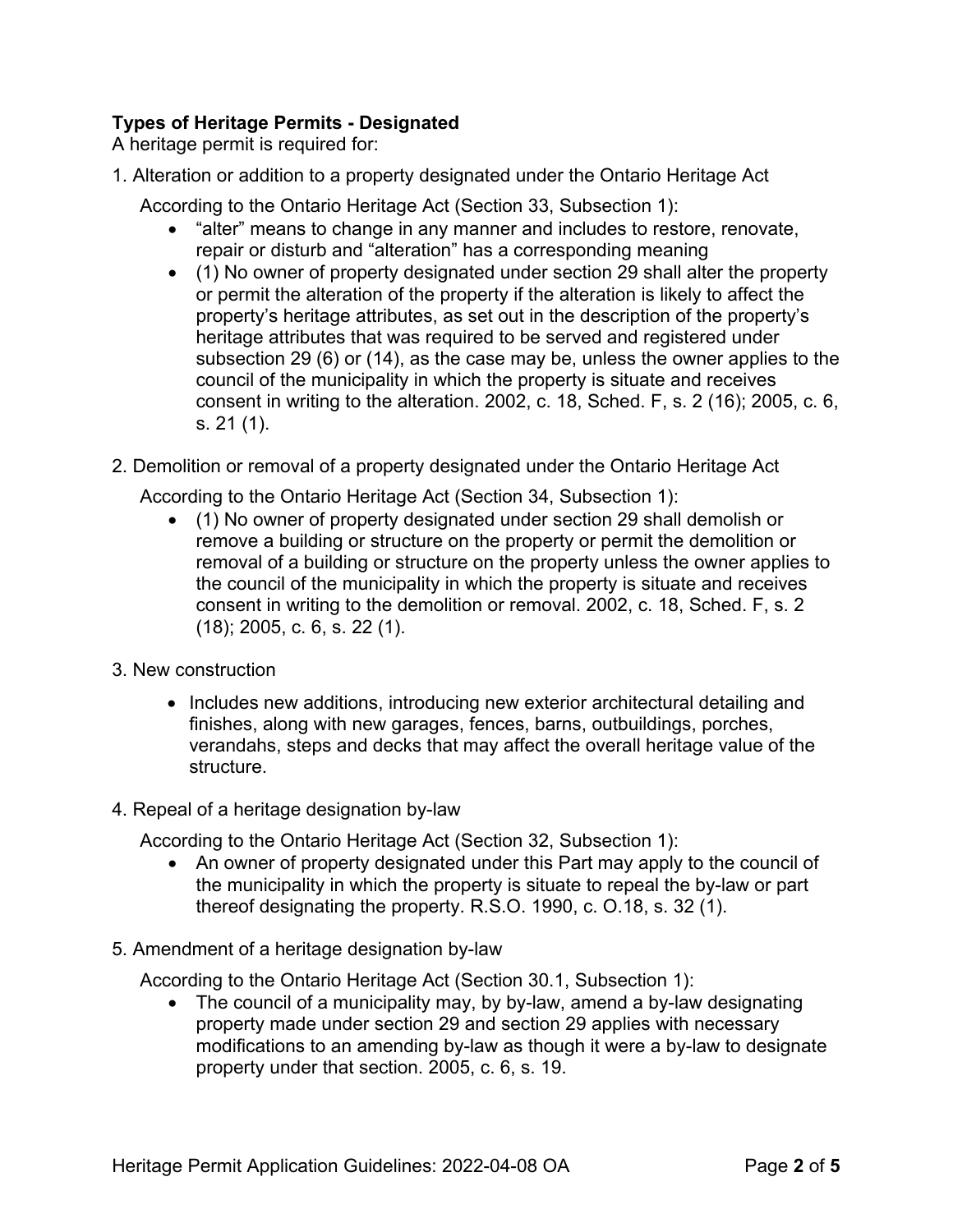- 6. Request to designate a property under the Ontario Heritage Act
	- A property can also be recommended for designation by a property owner, or through the suggestion of an individual or group in the community. In some cases, this can occur because a property is threatened with demolition. Initiating a designation is one way of protecting a threatened heritage property to allow more time for considering alternatives.
	- The property owner is a key player in a designation under the Ontario Heritage Act. As early as possible in the process, designation should be discussed with owners to ensure that they are actively engaged in the process. Once they understand the process, many owners are interested in designation as a way of expressing pride in their property and ensuring it is protected for the future.

## **Listed Properties**

The **Ontario Heritage Act** also permits a property that has not been designated, but that Council believes to be of cultural heritage value or interest, to be placed on the Register. This is commonly referred to as 'Listing'. Non-designated properties listed on the Register may be candidates for heritage conservation, protection and future designation.

Demolition requests for non-designated (also known as "listed") properties on the Register can be delayed for up to 60 days to allow the time for the municipality to evaluate the property and decide whether further protection is warranted. The purpose is to provide protection against the issuance of a demolition permit without careful review of the heritage significance before an irreversible decision is made.

# **Types of Heritage Permits - Listed**

A heritage permit is required for:

- 1. Addition to the Register of Heritage Properties
- 2. Removal from the Register of Heritage Properties

According to the Ontario Heritage Act (Section 27, Subsection 1.3):

• (1.3) Where the council of a municipality has appointed a municipal heritage committee, the council shall, before including a property that has not been designated under this Part in the register under subsection (1.2) or removing the reference to such a property from the register, consult with its municipal heritage committee. 2005, c. 6, s. 15.

3. Removal from the Register of Heritage Properties with Intention to Demolish the Property

According to the Ontario Heritage Act (Section 27, Subsection 3):

• (3) If property included in the register under subsection (1.2) has not been designated under section 29, the owner of the property shall not demolish or remove a building or structure on the property or permit the demolition or removal of the building or structure unless the owner gives the council of the municipality at least 60 days notice in writing of the owner's intention to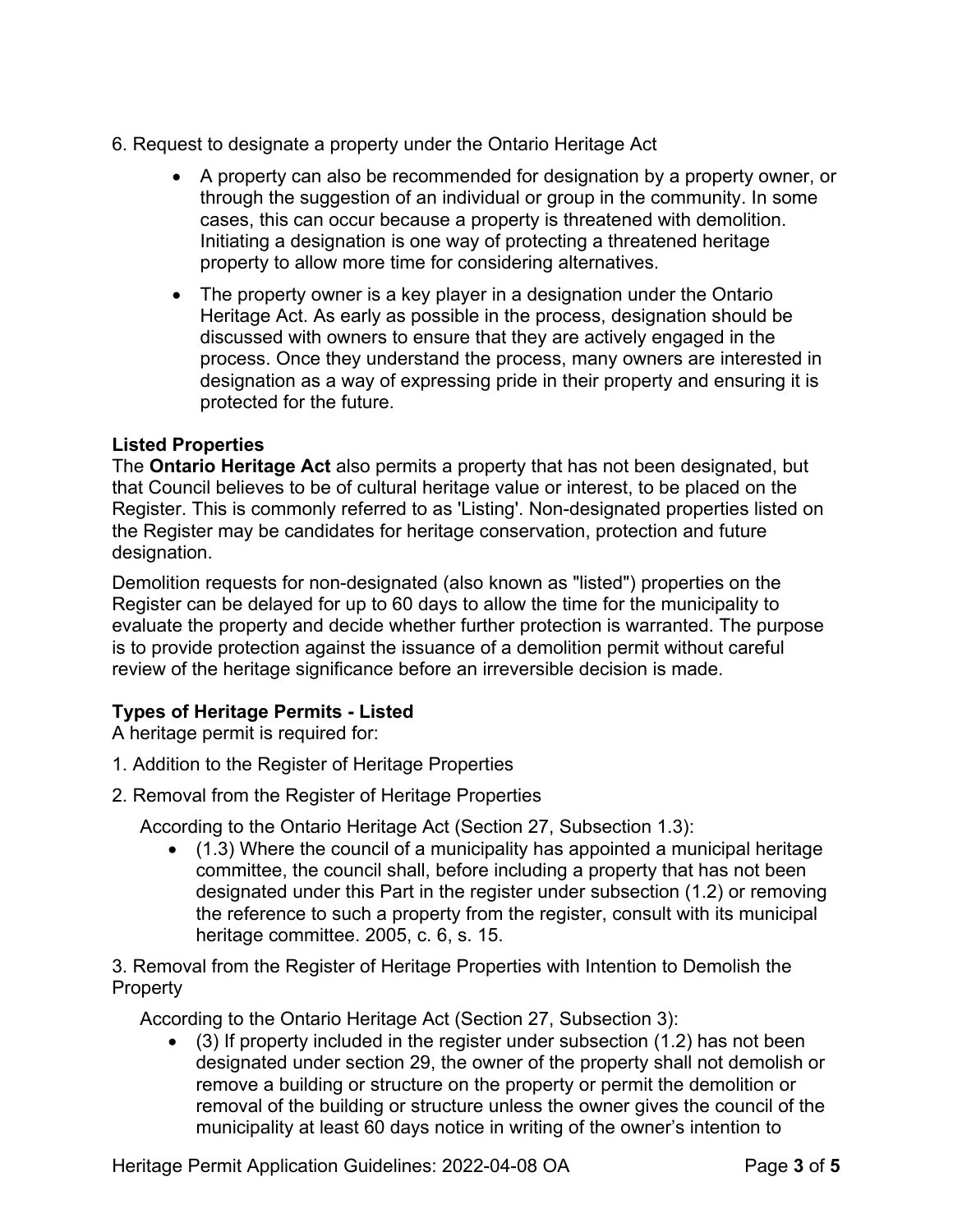demolish or remove the building or structure or to permit the demolition or removal of the building or structure. 2006, c. 11, Sched. B, s. 11 (2).

#### **Heritage Attributes**

In general terms heritage attributes are the materials, details, forms, spatial configurations, uses, historical and cultural associations and character defining elements that collectively contribute to the cultural heritage value or interest of the designated property. A heritage designation by-law includes a Description of Heritage Attributes which describes the key attributes or elements of the property that must be given special consideration and retained to conserve its cultural heritage value or interest.

According to the Ontario Heritage Act, "heritage attributes" means, in relation to real property, and to the buildings and structures on the real property, the attributes of the property, buildings and structures that contribute to their cultural heritage value or interest.

Heritage attributes include, but are not limited to:

- Style, massing, scale or composition;
- Features of a property related to its function or design;
- Features related to a property's historical associations;
- Interior spatial configurations, or exterior layout;
- Materials and craftsmanship; or
- Relationship between a property and its broader setting.

The following values are used to determine whether a property merits heritage significance:

1. Design or Physical Value

- Rare, unique representative or early example of a style, type, expression, material or construction method
- Displays a high degree of craftsmanship or artistic merit
- Demonstrates a high degree of technical or scientific achievement

2. Historical or Associative Value

- Direct associations with a theme, event, belief, person, activity, organization, or institution that is significant to a community
- Yields information that contributes to an understanding of a community or a culture
- Demonstrates or reflects the work or ideas of an architect, artist builder, designer or theorist who is significant to a community

3. Contextual Value

- Is important in defining, maintaining or supporting the character of an area
- Is physically, functionally, visually, or historically linked to its surroundings
- Is a landmark